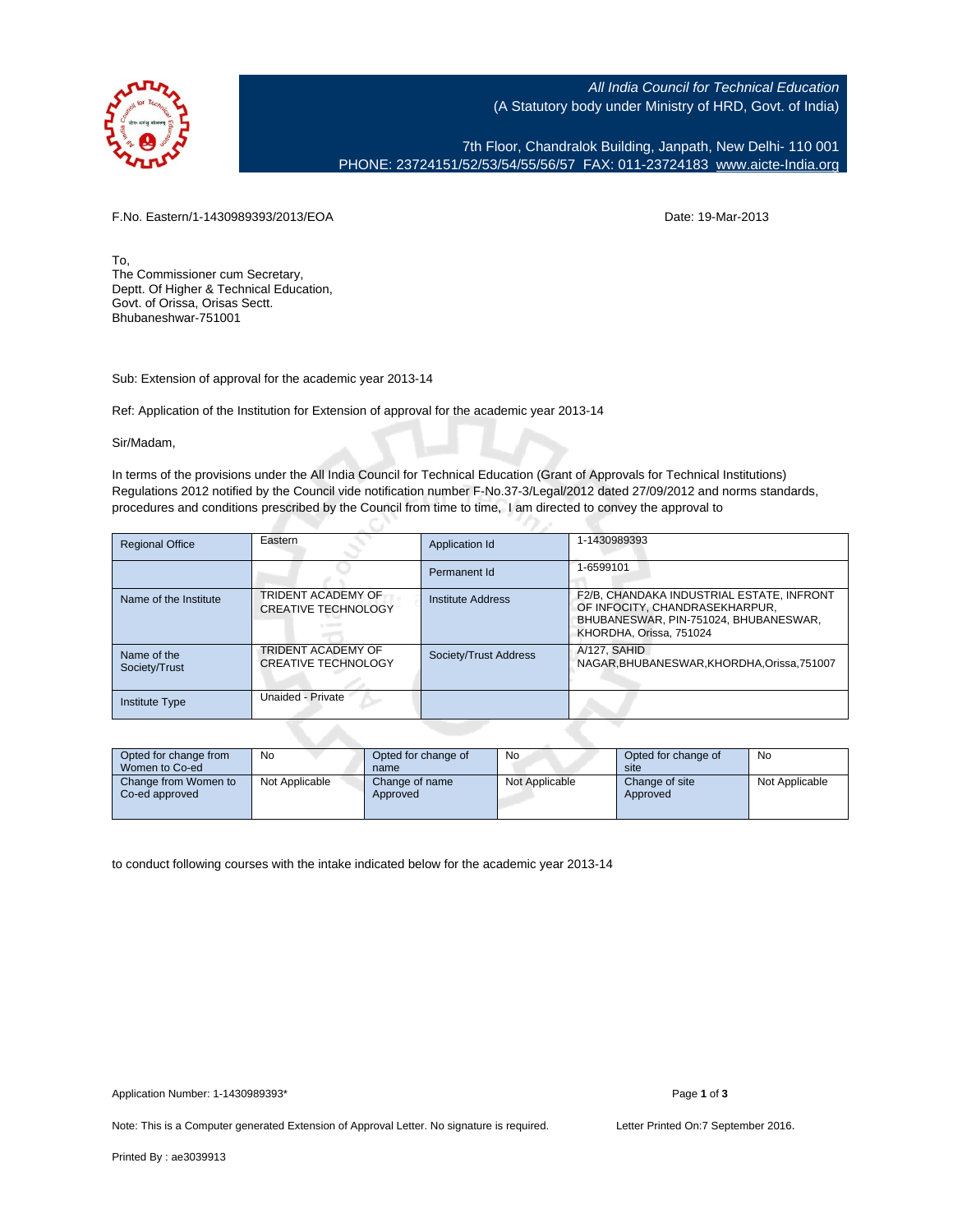All India Council for Technical Education (A Statutory body under Ministry of HRD, Govt. of India)



7th Floor, Chandralok Building, Janpath, New Delhi- 110 001 PHONE: 23724151/52/53/54/55/56/57 FAX: 011-23724183 [www.aicte-India.org](http://www.aicte-India.org)

| Application Id: 1-1430989393<br>Program | Shift     | Level                          | Course                                                            | Full/Part Time                               | <b>Affiliating Body</b>                                                | 2012-13<br>Intake | Approved for<br>Intake<br>13-14 | $\overline{g}$ | <b>PIO</b> | Foreign Collaboration |
|-----------------------------------------|-----------|--------------------------------|-------------------------------------------------------------------|----------------------------------------------|------------------------------------------------------------------------|-------------------|---------------------------------|----------------|------------|-----------------------|
| <b>MANAGEMENT</b>                       | 1st Shift | <b>POST</b><br><b>GRADUATE</b> | <b>MASTERS IN</b><br><b>BUSINESS</b><br><b>ADMINISTRATI</b><br>ON | <b>FULL</b><br><b>TIME</b>                   | <b>Biju Patnaik University</b><br>of Technology,<br>Bhubaneswar        | 60                | 60                              | <b>NA</b>      | <b>NA</b>  | <b>NA</b>             |
| <b>MCA</b>                              | 1st Shift | <b>POST</b><br><b>GRADUATE</b> | <b>MASTERS IN</b><br><b>COMPUTER</b><br><b>APPLICATIONS</b>       | <b>FULL</b><br><b>TIME</b><br><b>Program</b> | <b>Biju Patnaik University</b><br>of Technology,<br><b>Bhubaneswar</b> | 120               | 120                             | <b>NA</b>      | <b>NA</b>  | <b>NA</b>             |

• Validity of the course details may be verified at www.aicte-india.org>departments>approvals

The above mentioned approval is subject to the condition that TRIDENT ACADEMY OF CREATIVE TECHNOLOGY shall follow and adhere to the Regulations, guidelines and directions issued by AICTE from time to time and the undertaking / affidavit given by the institution along with the application submitted by the institution on portal.

In case of any differences in content in this Computer generated Extension of Approval Letter, the content/information as approved by the Executive Council / General Council as available on the record of AICTE shall be final and binding.

Strict compliance of Anti-Ragging Regulation:- Approval is subject to strict compliance of provisions made in AICTE Regulation notified vide F. No. 37-3/Legal/AICTE/2009 dated July 1, 2009 for Prevention and Prohibition of Ragging in Technical Institutions. In case Institution fails to take adequate steps to Prevent Ragging or fails to act in accordance with AICTE Regulation or fails to punish perpetrators or incidents of Ragging, it will be liable to take any action as defined under clause 9(4) of the said Regulation.

> **(Dr. Kuncheria P. Isaac)** Member Secretary, AICTE

Copy to:

**1. The Regional Officer,**

Application Number: 1-1430989393\* Page **2** of **3**

Note: This is a Computer generated Extension of Approval Letter. No signature is required. Letter Printed On:7 September 2016.